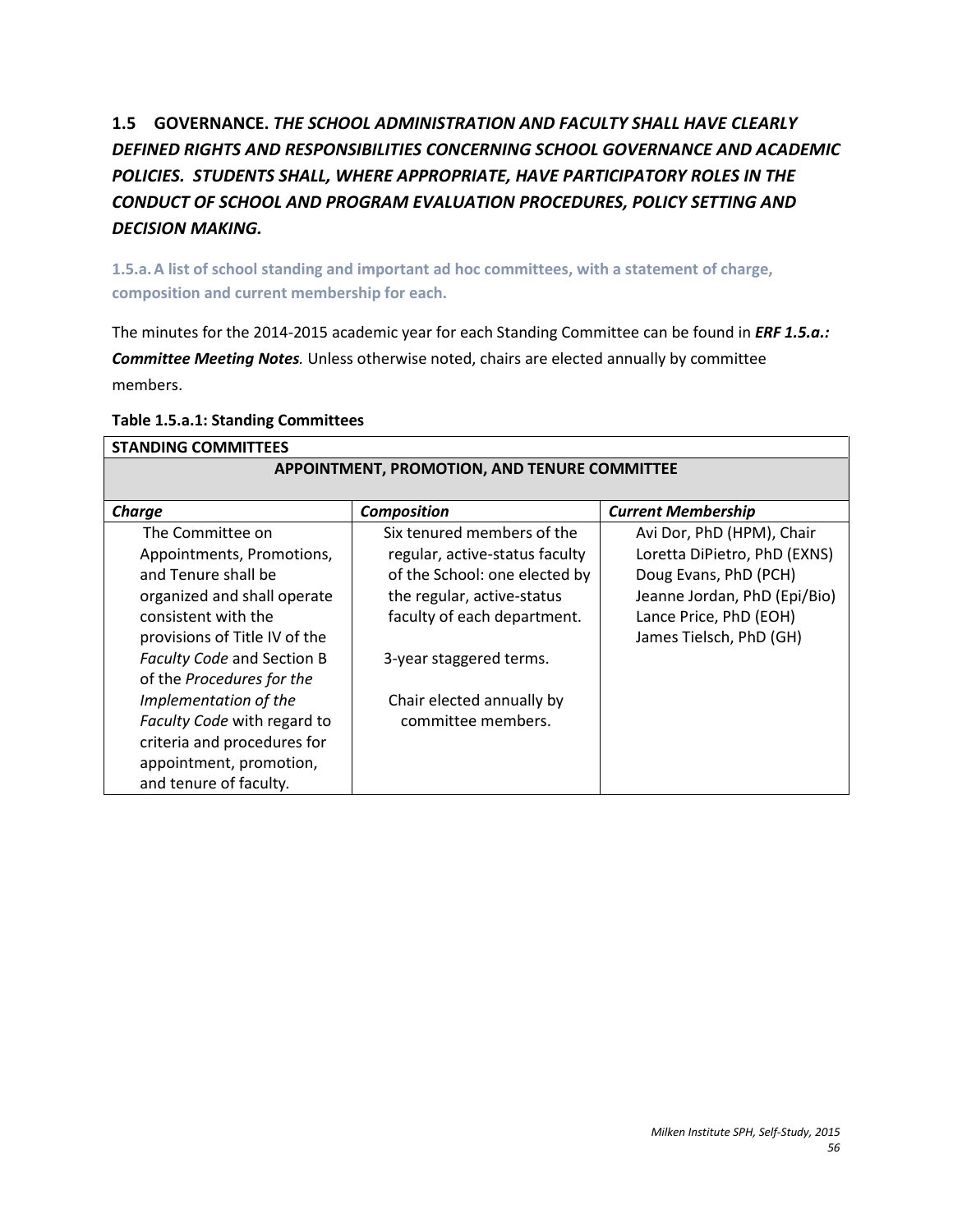| Table 1a.1: STANDING COMMITTEES, (continued)                     |                                                         |                                |  |  |
|------------------------------------------------------------------|---------------------------------------------------------|--------------------------------|--|--|
| <b>CURRICULUM COMMITTEE</b>                                      |                                                         |                                |  |  |
| <b>Charge</b><br><b>Composition</b><br><b>Current Membership</b> |                                                         |                                |  |  |
| The Curriculum Committee                                         | Six members of the regular,                             | George Gray, PhD (EOH),        |  |  |
| shall function consistent                                        | active-status faculty of the<br>Chair                   |                                |  |  |
| with Section D of the                                            | School, one elected by the<br>Sarah Baird, PhD (GH)     |                                |  |  |
| Procedures for the                                               | regular, active-status faculty<br>Leonard Friedman, PhD |                                |  |  |
| Implementation of the<br>of each department; one<br>(HPM)        |                                                         |                                |  |  |
| Faculty Code to provide for<br>student selected by the           |                                                         | Manya Magnus, PhD              |  |  |
| faculty participation in                                         | PHSA, without vote;                                     | (Epi/Bio)                      |  |  |
| decisions of the School                                          | Associate Dean for Academic                             | Todd Miller, PhD (EXNS)        |  |  |
| relating to the addition,                                        | Affairs, ex officio, without                            | Amita Vyas, PhD (PCH)          |  |  |
| revision, or elimination of                                      | vote.                                                   |                                |  |  |
| curricular offerings. It shall                                   |                                                         | Ex-Officio:                    |  |  |
| monitor the quality of                                           | 3-year staggered terms for                              | Julie DeLoia, PhD, Associate   |  |  |
| education and assess the                                         | faculty                                                 | Dean for Academic Affairs      |  |  |
| attainment of the stated                                         | Student is selected annually.                           | Taylor Burke, JD, LLM,         |  |  |
| goals and objectives of the                                      |                                                         | <b>Assistant Dean for MPH</b>  |  |  |
| School.                                                          | Chair elected annually by                               | Programs                       |  |  |
|                                                                  | committee members.                                      |                                |  |  |
|                                                                  |                                                         | <b>Student Representative:</b> |  |  |
|                                                                  |                                                         | Ariel Sherman                  |  |  |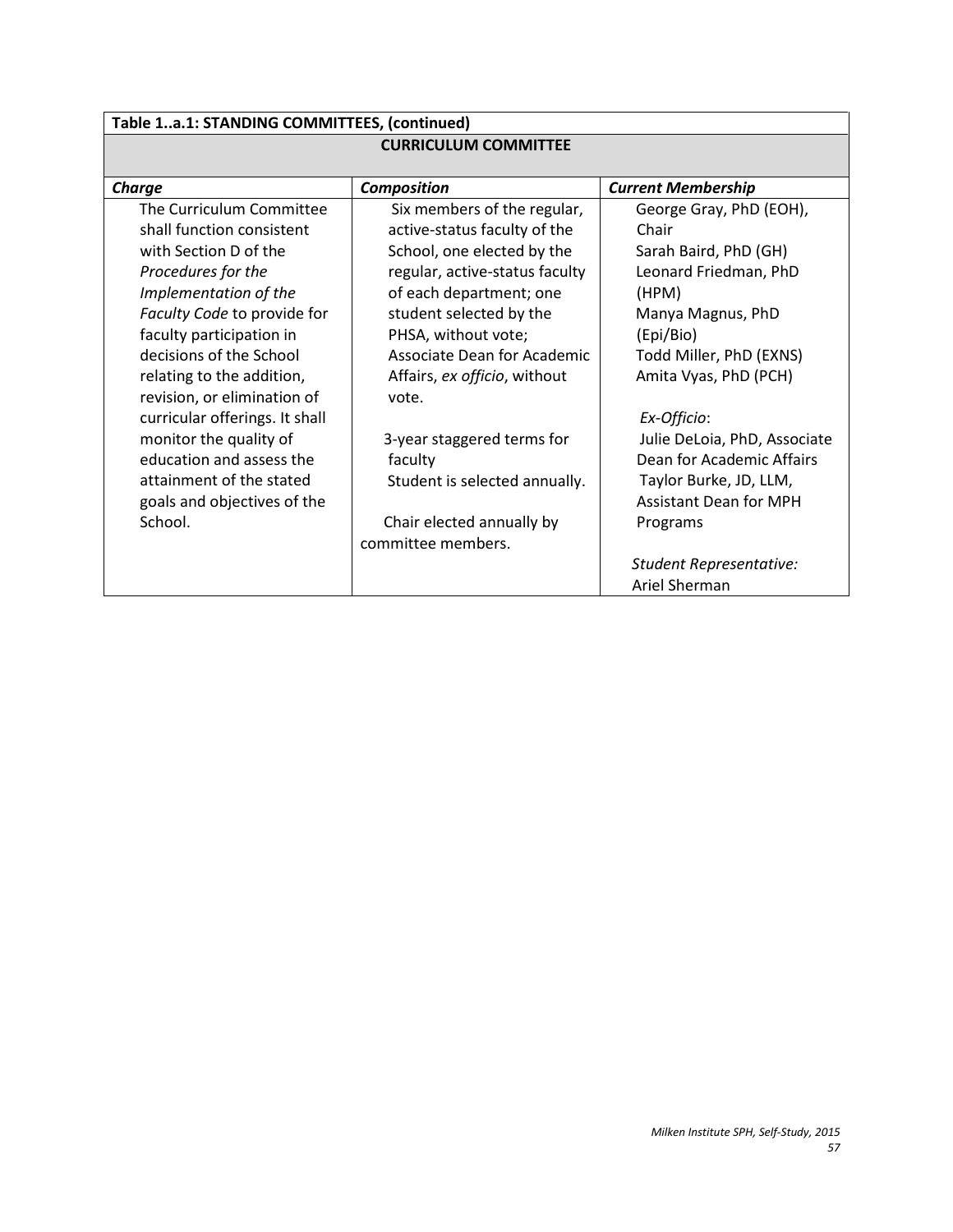| Table 1.5.a.1: STANDING COMMITTEES, (continued) |                                                 |                                   |
|-------------------------------------------------|-------------------------------------------------|-----------------------------------|
| <b>GRADUATE STUDENT ADMISSIONS COMMITTEE</b>    |                                                 |                                   |
| <b>Charge</b>                                   | Composition                                     | <b>Current Membership</b>         |
| The Graduate Student                            | Up to two members per                           | Jane Hyatt Thorpe, JD (HPM),      |
| Admissions Committee shall                      | department are elected by                       | Co-Chair                          |
| provide for faculty                             | the active-status faculty of                    | Melissa Napolitano, PhD           |
| participation in decisions                      | the department, for a                           | (PCH), Co-Chair                   |
| relating to the admission of                    | maximum total of 12; one                        | Jay Graham, PhD (EOH)             |
| graduate students to the                        | vote per department. One                        | Heather Young, PhD                |
| School. It shall determine                      | student, non-voting,                            | (Epi/Bio)                         |
| school-wide admissions                          | selected by the PHSA.                           | Geoffrey Hudson, PhD              |
| policies, advise as to                          | Associate Dean for Academic                     | (EXNS)                            |
| recruitment and admissions                      | Affairs, ex officio, without                    | Khadi Ndiaye, PhD (GH)            |
| procedures, and regularly                       | vote.                                           | Leah Masselink, PhD (HPM)         |
| review progress towards                         | One representative each for                     |                                   |
| meeting admissions goals.                       | DrPH Admissions and for                         | Ex-Officio:                       |
|                                                 | MPH Programs are also                           | Julie DeLoia, PhD, Associate      |
|                                                 | serving without vote and will                   | Dean for Academic Affairs         |
|                                                 | be incorporated into the                        |                                   |
|                                                 | Bylaws.                                         | Helen Klepac, MA, Assistant       |
|                                                 |                                                 | Dean for Student Services         |
|                                                 | One-year terms.                                 |                                   |
|                                                 |                                                 | Marsha Regenstein, PhD,           |
|                                                 | Chair elected annually by<br>committee members. | Program Director for DrPH         |
|                                                 |                                                 | Taylor Burke, JD, LLM,            |
|                                                 |                                                 | <b>Assistant Dean for MPH</b>     |
|                                                 |                                                 | Programs                          |
|                                                 |                                                 |                                   |
|                                                 |                                                 | Affiliated Staff:                 |
|                                                 |                                                 | <b>Tracie Seward (Admissions)</b> |
|                                                 |                                                 | <b>Student Representative:</b>    |
|                                                 |                                                 | Rebecca Longhany                  |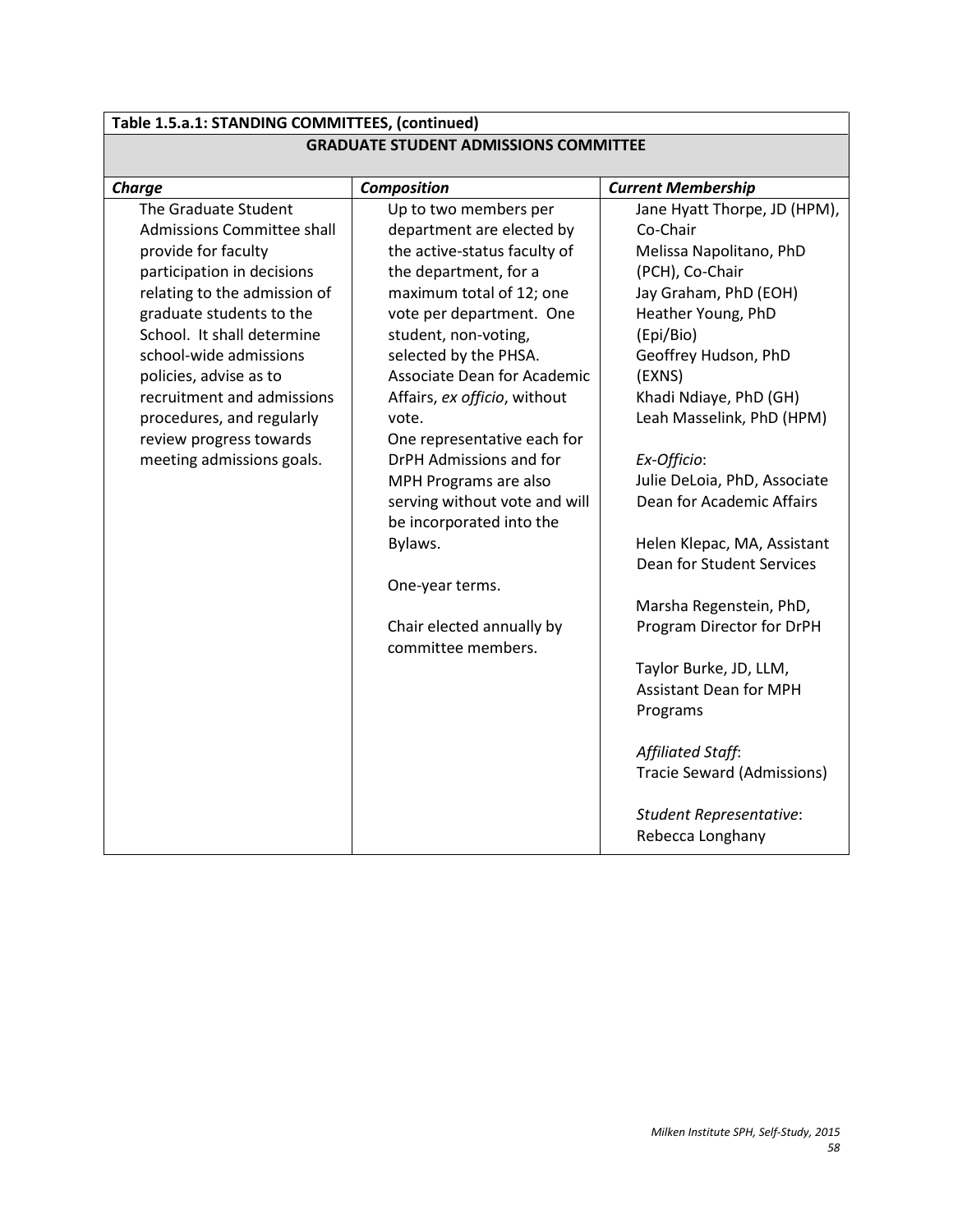| Table 1.5.a.1: STANDING COMMITTEES, (continued)                                                                                                     |                                                                                                                                                                                                                                                                                                                                                 |                                                                                                                                                                                                                                                                                                                                                                                                                                                                                                                                                                                                                                                                                                                                                                                                                                      |  |
|-----------------------------------------------------------------------------------------------------------------------------------------------------|-------------------------------------------------------------------------------------------------------------------------------------------------------------------------------------------------------------------------------------------------------------------------------------------------------------------------------------------------|--------------------------------------------------------------------------------------------------------------------------------------------------------------------------------------------------------------------------------------------------------------------------------------------------------------------------------------------------------------------------------------------------------------------------------------------------------------------------------------------------------------------------------------------------------------------------------------------------------------------------------------------------------------------------------------------------------------------------------------------------------------------------------------------------------------------------------------|--|
| <b>EXECUTIVE ADVISORY COMMITTEE</b>                                                                                                                 |                                                                                                                                                                                                                                                                                                                                                 |                                                                                                                                                                                                                                                                                                                                                                                                                                                                                                                                                                                                                                                                                                                                                                                                                                      |  |
|                                                                                                                                                     | Composition                                                                                                                                                                                                                                                                                                                                     | <b>Current Membership</b>                                                                                                                                                                                                                                                                                                                                                                                                                                                                                                                                                                                                                                                                                                                                                                                                            |  |
| The Executive Advisory<br>Committee shall advise the Dean<br>on all matters affecting the<br>organization, operation, and<br>welfare of the School. | • Chairs of each SPH<br>department<br>• Dean and Associate Deans of<br>the School<br>• Three members of the<br>regular, active-status<br>faculty elected by the<br>regular, active-status<br>faculty of the School,<br>serving staggered three-<br>year terms.<br>• President of the Public<br>Health Student Association,<br>elected annually. | Chairs:<br>Melissa Perry, ScD (EOH)<br>Alan Greenberg, MD<br>(Epi/Bio) Loretta DiPietro,<br>PhD (EXNS)<br>James Tielsch, PhD (GH)<br>Leighton Ku, PhD (HPM)<br>Rajiv Rimal, PhD (PCH)<br>Deans:<br>Lynn Goldman, MD, MPH,<br>Dean, Chair of Committee<br>Glenn Paulson, PhD, Interim<br>Senior Associate Dean<br>Julie DeLoia, PhD, Associate<br>Dean for Academic Affairs<br>Kim Horn, EdD, Associate<br>Dean for Research<br>Pierre Vigilance, MD, MPH,<br><b>Associate Dean for Public</b><br><b>Health Practice</b><br>Taylor Burke, JD, LLM,<br><b>Assistant Dean for MPH</b><br>Programs<br><b>Elected Faculty</b><br>Representatives:<br>Anne Markus, PhD, JD (HPM)<br>Monique Turner, PhD (PCH)<br>Kate Applebaum, ScD (EOH)<br><b>Public Health Student</b><br><b>Association President 2015-</b><br>16:<br>Amanda Quintana |  |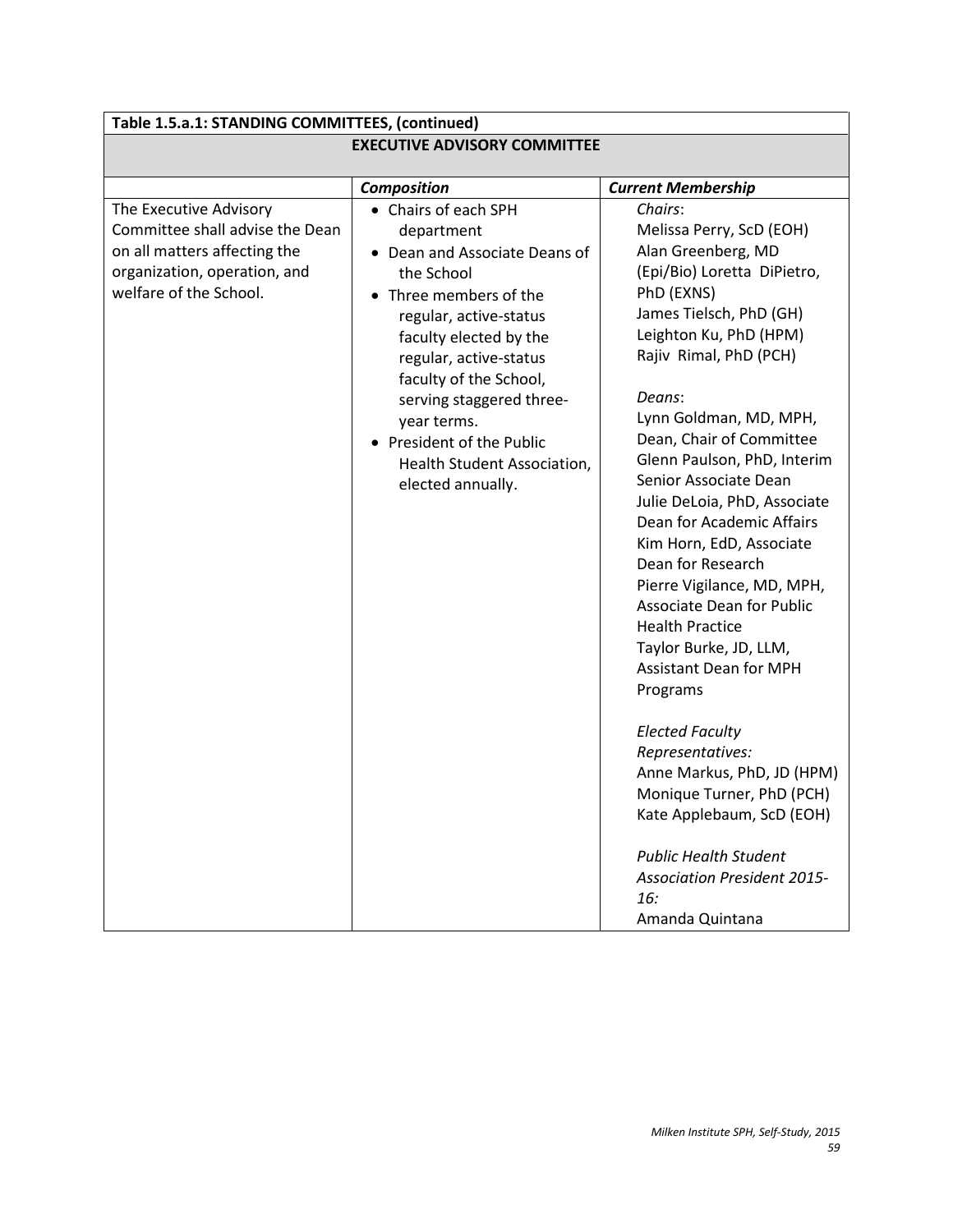# **Table 1.5.a.1: STANDING COMMITTEES, (continued)**

| <b>RESEARCH</b>            |                                 |                                    |
|----------------------------|---------------------------------|------------------------------------|
| <b>Charge</b>              | Composition                     | <b>Current Membership</b>          |
| The Research Committee     | Six faculty members, one        | Lance Price, PhD (EOH), Chair      |
| shall provide for faculty  | elected by the active-status    | Leighton Ku, PhD (HPM)             |
| participation in decisions | faculty of each department;     | Irene Kuo, PhD (Epi/Bio)           |
| relating to the research   | the Associate Dean for          | Kimberly Robien, PhD (EXNS)        |
| activities of the School.  | Research, ex officio, without   | Kathleen Roche, PhD (PCH)          |
|                            | vote; one student               | John Sandberg, PhD (GH)            |
|                            | representing each of the two    |                                    |
|                            | doctoral programs of the        | Administrative Appointment:        |
|                            | SPH (PhD and DrPH), elected     | Kimberly Horn, EdD,                |
|                            | by the doctoral students;       | <b>Associate Dean for Research</b> |
|                            | non-voting.                     |                                    |
|                            |                                 | <b>Student Representatives:</b>    |
|                            | One-year terms.                 | Maliha Ali, DrPH candidate         |
|                            |                                 | Heather Hussey, PhD                |
|                            | Chair elected annually by       | candidate                          |
|                            | committee members.              |                                    |
|                            | <b>STUDENT ACADEMIC APPEALS</b> |                                    |
| <b>Charge</b>              | <b>Composition</b>              | <b>Current Membership</b>          |
| The Student Academic       | Six members elected by the      | George Gray, PhD (EOH),            |
| Appeals Committee shall    | regular, active-status faculty  | Chair                              |
| provide for faculty        | of the School.                  | Mark Edberg, PhD (PCH)             |
| participation in decisions |                                 | Heather Hoffman, PhD               |
| relating to appeals by     | 3-year terms, staggered.        | (Epi/Bio)                          |
| students of grades and     |                                 | Cheng Huang, PhD (GH)              |
| decisions that alter a     |                                 | Holly Mead, PhD (HPM)              |
| student's academic status. | Chair elected annually by       | Amanda Visek, PhD (EXNS)           |
|                            | committee members.              |                                    |
|                            |                                 | Ex-Officio:                        |
|                            |                                 | Julie DeLoia, PhD, Associate       |
|                            |                                 | Dean for Academic Affairs          |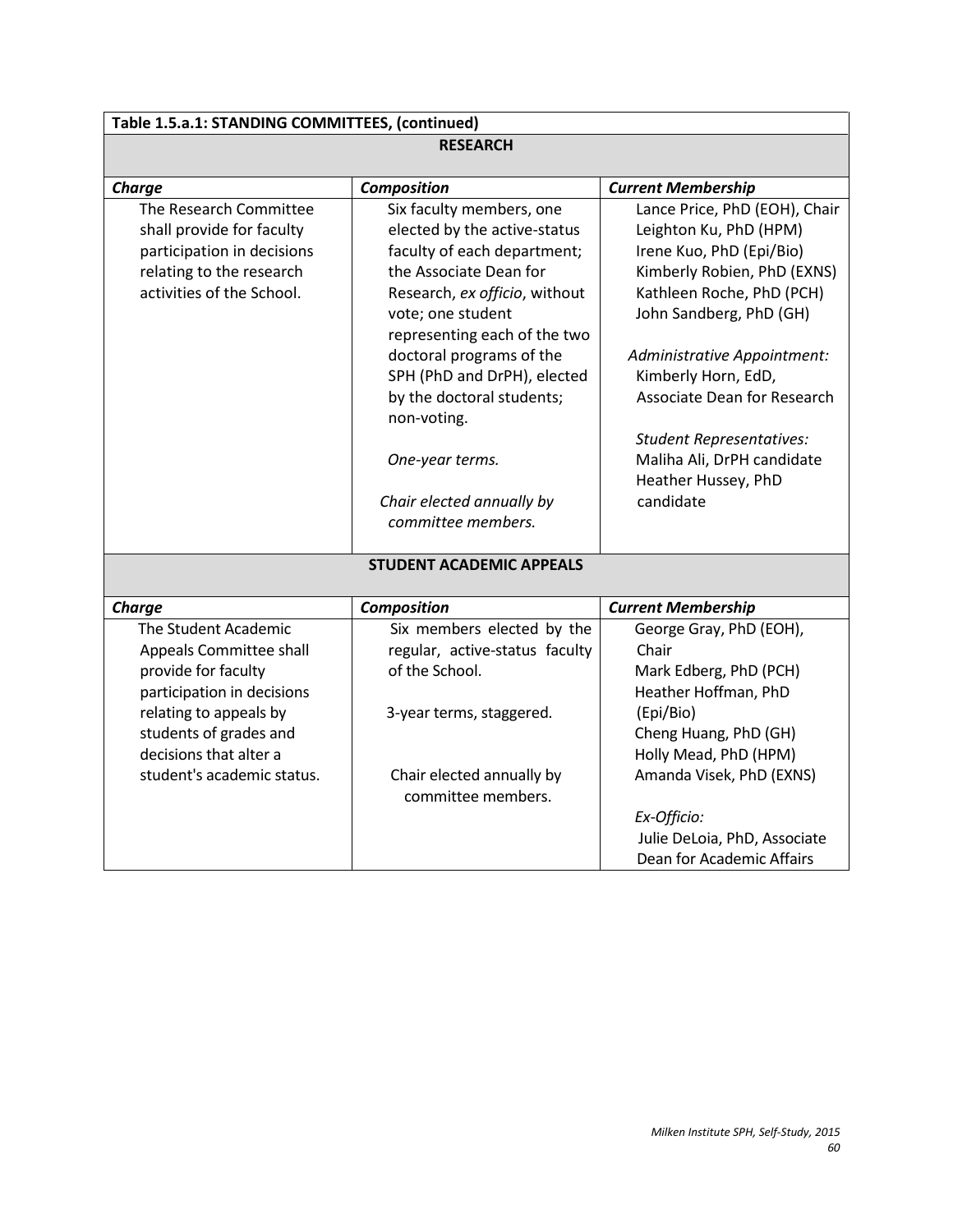### **Table 1.5.a.2 Ad Hoc Committees**

| <b>AD HOC COMMITTEES</b>                                                                                                                                                                                                                                                      |                                                                                                                               |                                                                                                                                                                                                                                                                                                                                                                                                                                                                                                                                                                                                                                                        |  |
|-------------------------------------------------------------------------------------------------------------------------------------------------------------------------------------------------------------------------------------------------------------------------------|-------------------------------------------------------------------------------------------------------------------------------|--------------------------------------------------------------------------------------------------------------------------------------------------------------------------------------------------------------------------------------------------------------------------------------------------------------------------------------------------------------------------------------------------------------------------------------------------------------------------------------------------------------------------------------------------------------------------------------------------------------------------------------------------------|--|
| <b>PRACTICE COMMITTEE</b>                                                                                                                                                                                                                                                     |                                                                                                                               |                                                                                                                                                                                                                                                                                                                                                                                                                                                                                                                                                                                                                                                        |  |
| <b>Responsibilities</b>                                                                                                                                                                                                                                                       | <b>Composition</b>                                                                                                            | <b>Current Membership</b>                                                                                                                                                                                                                                                                                                                                                                                                                                                                                                                                                                                                                              |  |
| The committee began reporting<br>to the Faculty Assembly on<br>September 24, 2013. It will have<br>a formal charge if it becomes a<br>standing committee under the<br>Bylaws. In the meantime, it<br>oversees the design and<br>execution of practice programs<br>at the SPH. | Associate Dean for Public Health<br>Practice; Practice Directors of all<br>departments; one System<br>Support representative. | Pierre Vigilance, MD, MPH,<br>Associate Dean for Public Health<br>Practice, Chair of Committee<br>Ann Goldman, MA, MPH<br>(Epi/Bio)<br>Toni Thibeaux, MPH (Epi/Bio)<br>Peter LaPuma, PhD, MBA, MS<br>(EOH)<br>Sabrina McCormick, PhD, MA<br>(EOH)<br>Loretta DiPietro, PhD, MPH, MS<br>(EXNS)<br>Kimberly Robien, PhD, MS<br>(EXNS)<br>Shaneka Thurman, MS (GH)<br>Ronald Waldman, MD, MPH (GH)<br>Lara Cartwright-Smith, JD, MPH<br>(HPM)<br>Mary-Beth Malcarney, JD, MPH<br>(HPM)<br>Karyn Pomerantz, MPH, MLS<br>(PCH)<br>Tamara Henry, EdD, MA (PCH)<br>Kelley Vargo, (MPH@GW)<br>Sarah Kennedy, (MPH@GW)<br>Brandon Stumbo, IT Systems<br>Support |  |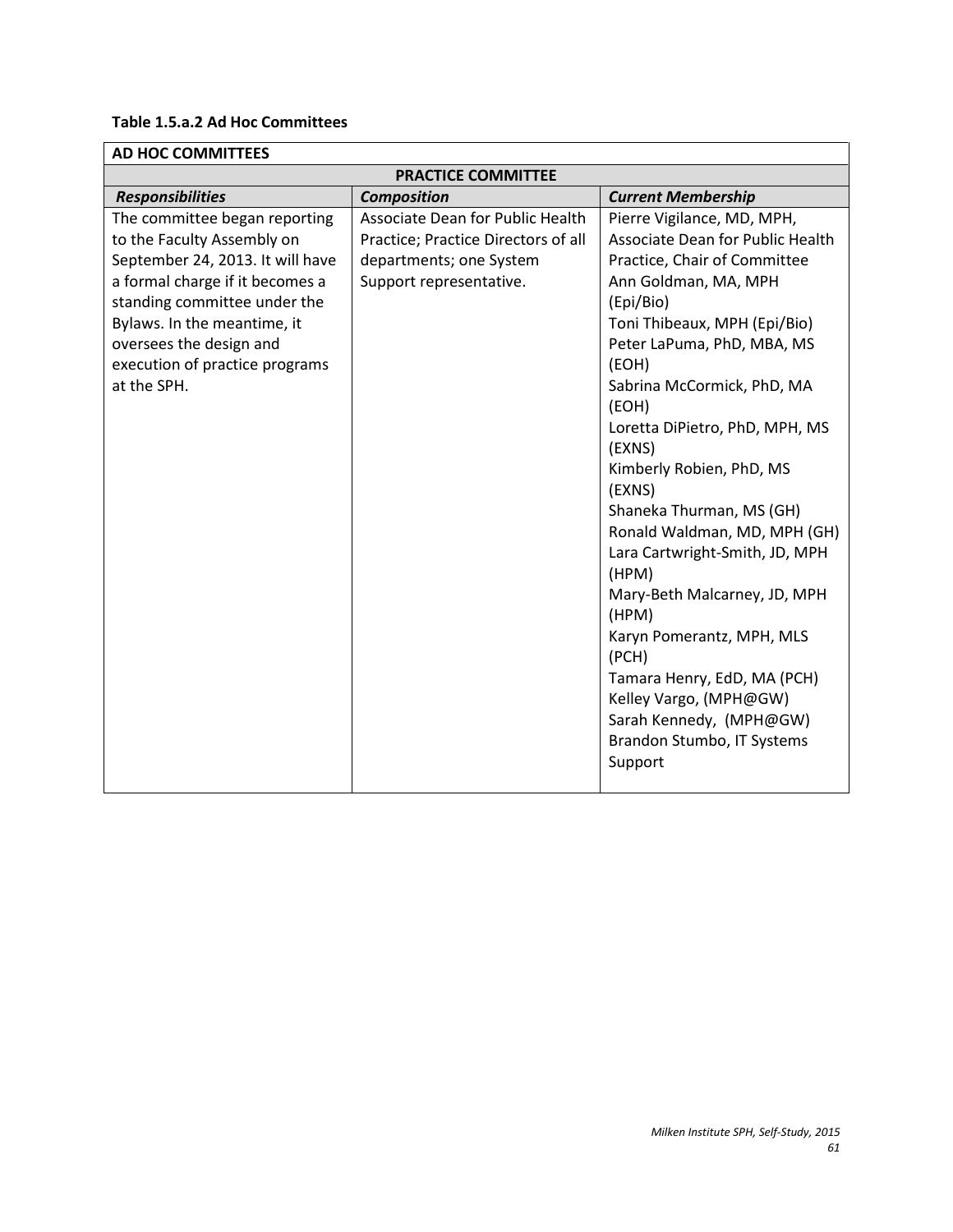| Table 1.5.a.2.: AD HOC COMMITTEES, (continued) |  |                                                 |                                  |
|------------------------------------------------|--|-------------------------------------------------|----------------------------------|
| <b>STUDENT AFFAIRS ADVISORY BOARD</b>          |  |                                                 |                                  |
| <b>Responsibilities</b>                        |  | <b>Current Membership</b><br><b>Composition</b> |                                  |
| In March 2013, the Faculty                     |  | 17 voting members: 2                            | Peter LaPuma, PhD (EOH)          |
| Assembly approved the                          |  | undergraduate students, 7                       | Brenda Trejo (EOH Student)       |
| following proposal: In response                |  | graduate students, one doctoral                 | Ann Goldman, MA, MPH             |
| to strategic objectives to                     |  | student and 7 members of the                    | (Epi/Bio)                        |
| enhance the student experience                 |  | faculty reflecting the diversity of             | Abbey Wolverton (Epi/Bio         |
| and build a stronger academic                  |  | the SPH. The Assistant Dean of                  | Student)                         |
| community, the SPH proposes a                  |  | Student Services serves as an ex                | Jerry Danoff, PhD (EXNS)         |
| <b>Student Affairs Advisory Board</b>          |  | officio member in a non-voting                  | TBD (EXNS Student)               |
| responsible for the following:                 |  | capacity.                                       | Uriyoan Colon Ramos, ScD (GH)    |
| Providing a forum for                          |  |                                                 | Rosalind Fennell (GH Student)    |
| students and faculty to                        |  | Members of the Board are                        | Lara Cartwright-Smith, JD, MPH   |
| discuss concerns which                         |  | appointed by the Dean for one-                  | (HPM)                            |
| impact the student                             |  | year terms from among students                  | Rachel Gunsalus (HPM Student)    |
| experience;                                    |  | and faculty who are nominated                   | Bart Bingenheimer, PhD (PCH)     |
| Suggesting ways to improve<br>$\bullet$        |  | by their peer groups.                           | Zannah Herridge Meyer (PCH       |
| procedures and customer                        |  |                                                 | Student)                         |
| service in the SPH Student                     |  |                                                 | Laura Longman (BSPH Student)     |
| Affairs Office and in                          |  |                                                 | Arvin Singh (MPH@GW Student)     |
| University student support                     |  |                                                 | Jessica Fung Deerin (PhD         |
| offices;                                       |  |                                                 | Student)                         |
| Identifying opportunities to<br>$\bullet$      |  |                                                 | Maya Gerstein (DrPH Student)     |
| enhance student learning;                      |  |                                                 |                                  |
| Developing strategies for<br>$\bullet$         |  |                                                 | Ex-Officio:                      |
| improving student life.                        |  |                                                 | Helen Klepac, Assistant Dean for |
|                                                |  |                                                 | <b>Student Services</b>          |

**1.5.b.Description of the school's governance and committee structure's roles and responsibilities relating to the following: general school policy development; planning and evaluation; budget and resource allocation; student recruitment, admission and award of degrees; faculty recruitment, retention, promotion and tenure; academic standards and policies, including curriculum, development; and research and service expectations and policies.**

**General school policy development**: Any of the Standing Committees can recommend changes to school policy. Departments often suggest changes as well. Faculty and staff members on university-wide committees will communicate the impact of broader changes for discussion by school leadership. These suggestions are vetted by the Dean and discussed with the Executive Advisory Committee. As appropriate, some policy changes may need to go through the Faculty Assembly for discussion and approval. Task forces are created *ad hoc* when needed. (Current example is the *ad hoc* committee to examine yearly student and faculty awards.)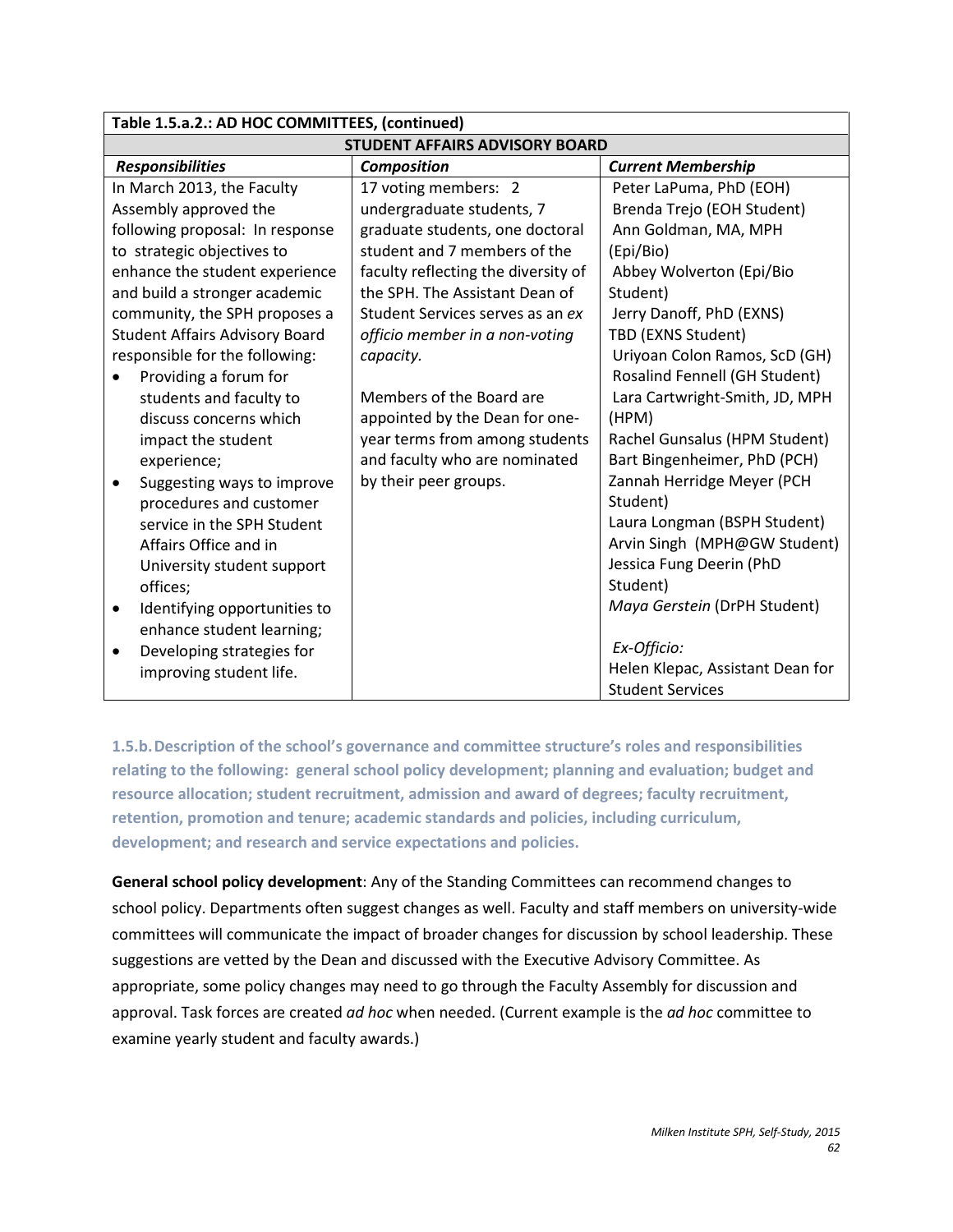**Planning and Evaluation**: Each Standing Committee has responsibilities to discharge (see School bylaws) and must report to the Executive Advisory Committee and to the Faculty Assembly. As noted earlier, the School undertakes a number of periodic evaluations at the School, departmental and program levels. Any major changes resulting from any planning effort requires a financial review to determine resource allocation.

**Budget and resource allocation**: The overall resource allocation is the responsibility of the Dean of the School, who works closely with the Finance Director, Senior Associate Dean, and the Senior Advisor to the Dean on these matters. Each year the School leadership (Chairs, Associate Deans, Executive Directors) provides the Dean with budget requests for the upcoming year, which are evaluated by the Dean and Finance Director.

**Student Recruitment**: Student recruitment is a joint effort of the academic departments and the Graduate Admissions Committee. The Graduate Admissions Committee determines policy and standards for admission to all programs and works closely with individual faculty members on best practices for applicant engagement and yield. Our admissions team ensures completeness of applications before sending them to the faculty for review. The University provides relevant data to the School through the Graduate Enrollment Management committee for graduate students and the Undergraduate Admissions for the bachelor degree programs.

**Admission and award of degrees**: Degrees are conferred three times per year, in January, May, and August. Each School is responsible for certifying that its students have met all degree requirements. GW uses DegreeMap, an online advising and degree auditing system, as a tool to track each student's progress toward the degree requirements for the student's individual program of study. DegreeMap applies the student's individual academic history to those requirements. Faculty advisors monitor the student's academic progress throughout their program. Upon receipt of the application for graduation, the SPH Office of Student Affairs conducts the final degree audit of the student's record and submits the graduation clearance to the GW Office of the Registrar. The GW Office of the Registrar posts the degree awarded to the transcript and orders the diploma.

**Faculty recruitment, retention, promotion, and tenure**: Within the framework of university and SPH policy, academic departments determine policies and credentials for hiring individual faculty members. Details of how searches are conducted are included in the *ERF 1.3.c.: Overview of Recruitment, Selection and Appointment Process for Faculty and Librarians*. Each department has its own Appointment, Promotion, and Tenure Committee, which reviews all candidates and recommends rank and tenure status of the hire to the Chair of the department, who then makes his/her recommendation to the School APT Committee and the Dean. Final hiring decisions are made by the Provost upon recommendation by the Dean. Tenure decisions are made by the Board of Trustees upon recommendation by the Provost. All faculty participate in an annual review with the department chair, to review progress toward tenure/promotion. Pre-tenure faculty are offered a dossier review prior to being put forward for a tenure decision.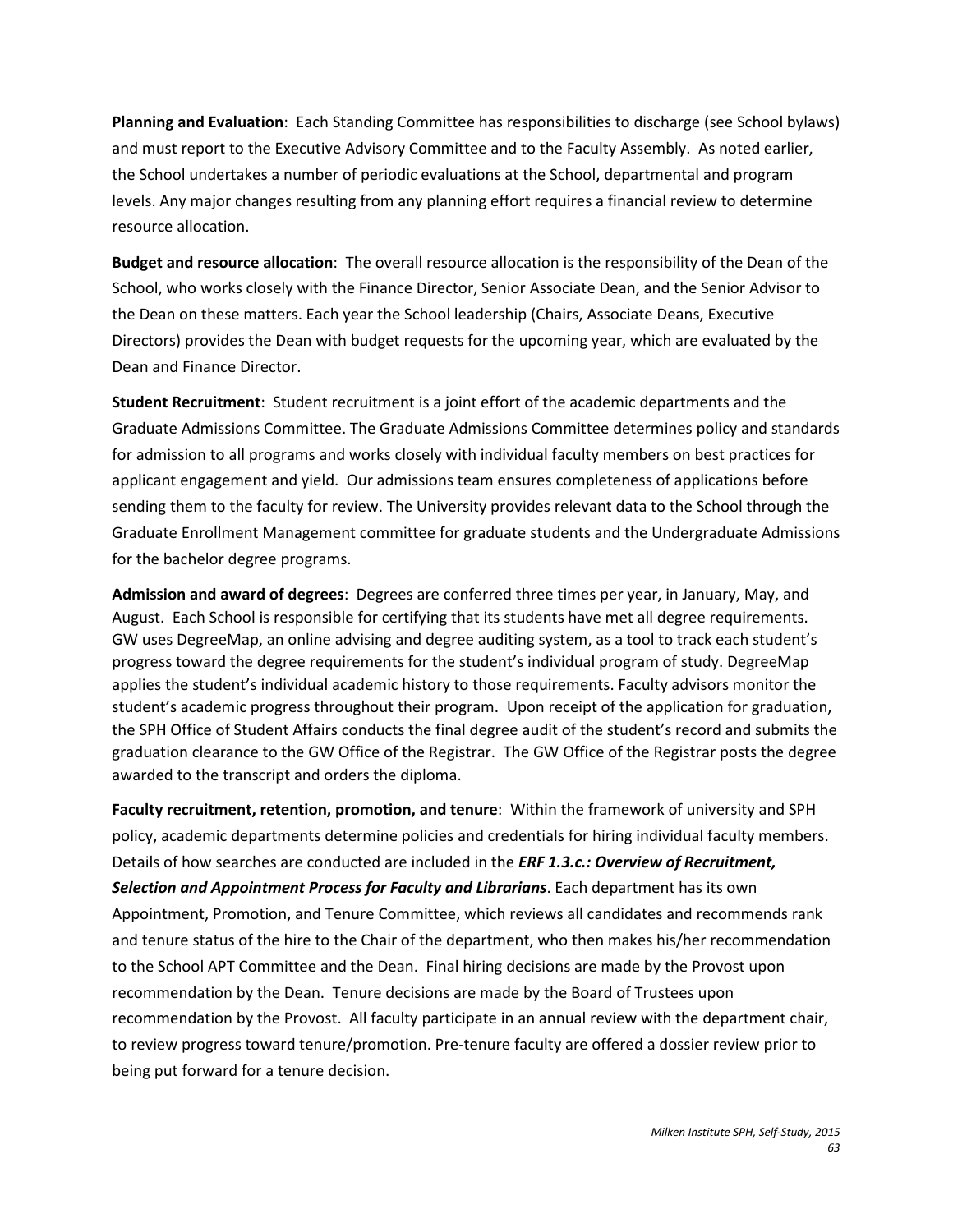**Academic standards and policies, including curriculum development**: Curriculum development occurs both at the academic department level and the Dean's level. All departments have curriculum committees that are responsible for periodic and regular course/program/curriculum evaluation, which supports curriculum revision. Changes are reviewed first at the department level and then by the schoolwide curriculum committee. Significant changes must also be approved by the Office of the Provost and, ultimately, CEPH. Major initiatives, such as launching a new learning modality such as distance education, or re-imagining the MPH core, typically originate in the Dean's office. Such initiatives would receive input from departmental committees, and then go through the school-wide Curriculum Committee and Executive Advisory Committee before being sent to the Provost for review and approval.

**Research and service expectations and policies**: The academic department chairs, working with the Dean, establish expectations for research and service. The Chair counsels faculty members individually regarding the expectations for each one. Overall policies for faculty service and research are included in the department and school APT guidelines.

Some examples of ad hoc task forces include:

- As a result of the strategic planning retreat in July 2014, three education task forces were created; 1) undergraduate education; 2) accelerated MPH and 3) Methods courses.
- For departmental Academic Program Reviews, each department created a taskforce during the process.
- For the MPH core review, separate task forces were created for each of the major courses to review and revamp. The major outcome was combining two courses.
- For CEPH, the School created a writing task force.
- When we moved into the new building, the School had a "Next Day Committee".
- For planning in the new Science and Engineering Hall, the SEH building task force was created.
- When the MPH@GW and MHA@GW programs were created and launched, we had *ad hoc* teams work on curriculum and program.
- In response to emergent needs related to research issues, we developed:
	- o SPH Conflict of Interest and Ethics Committee (Chaired by Dean Horn)
	- o SPH Student IRB Liaison Working Group
	- o SPH Global Research Task Force (led by Dean Horn)
	- o SPH ORU Directors Committee (underway, led by Dean Horn)

In response to an uptick in student suicides/attempted suicides, the School led a University Mental Health Workgroup (working w/ leadership from Office of the Provost, Office of the President).

In response to the Ebola Crisis, a university-wide Ebola Work Group was created.

International Travel Protocol Work Group (GH faculty and staff with international experience coordinators from across the University).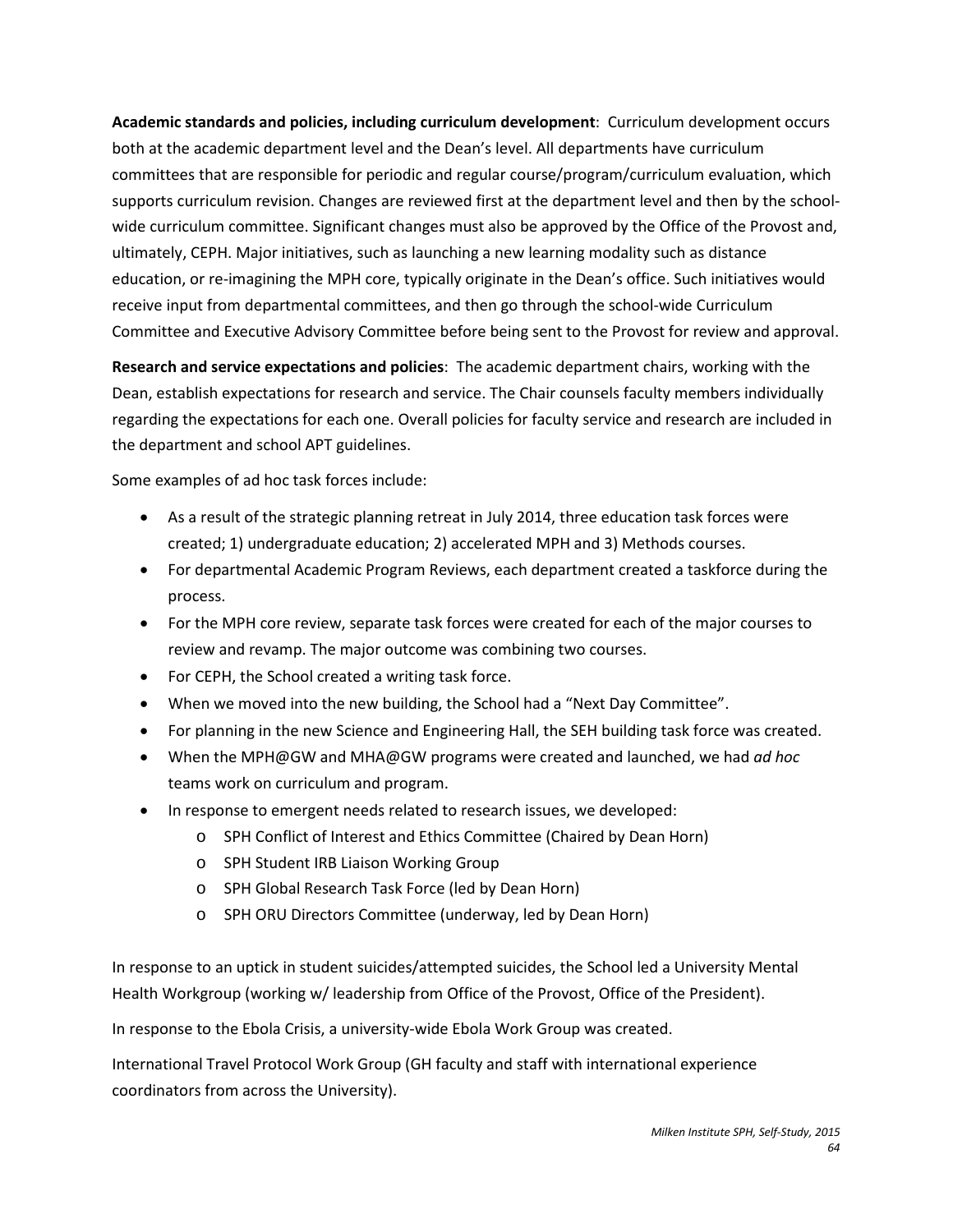**1.5.c. A copy of the school's bylaws or other policy documents that determine the rights and obligations of administrators, faculty and students in governance of the school.**

The rights and responsibilities of faculty are covered under the GW Faculty Code: [http://www.gwu.edu/~facsen/faculty\\_senate/pdf/2004Code.pdf](http://www.gwu.edu/%7Efacsen/faculty_senate/pdf/2004Code.pdf)

PH Bylaws: [http://publichealth.gwu.edu/pdf/milken\\_faculty\\_bylaws.pdf](http://publichealth.gwu.edu/pdf/milken_faculty_bylaws.pdf) 

SPH Guidelines for Appointment, Promotion and Tenure are found here: [http://publichealth.gwu.edu/pdf/milken\\_appointment\\_guidelines.pdf](http://publichealth.gwu.edu/pdf/milken_appointment_guidelines.pdf)

Policies governing student rights and responsibilities can be found at:

SPH Student Handbook:<http://publichealth.gwu.edu/pdf/Handbook.pdf>

GW Code of Academic

Integrity: [https://studentconduct.gwu.edu/sites/studentconduct.gwu.edu/files/downloads/141003%20](https://studentconduct.gwu.edu/sites/studentconduct.gwu.edu/files/downloads/141003%20Code%20of%20Academic%20Integrity%20-%20Final.pdf) [Code%20of%20Academic%20Integrity%20-%20Final.pdf](https://studentconduct.gwu.edu/sites/studentconduct.gwu.edu/files/downloads/141003%20Code%20of%20Academic%20Integrity%20-%20Final.pdf)

GW Guide to Students Rights and

Responsibilities[: https://studentconduct.gwu.edu/sites/studentconduct.gwu.edu/files/downloads/Guid](https://studentconduct.gwu.edu/sites/studentconduct.gwu.edu/files/downloads/Guide%20to%20Student%20Rights%202011-2012%20-%20Final.pdf) [e%20to%20Student%20Rights%202011-2012%20-%20Final.pdf](https://studentconduct.gwu.edu/sites/studentconduct.gwu.edu/files/downloads/Guide%20to%20Student%20Rights%202011-2012%20-%20Final.pdf)

# **1.5.d. Identification of school faculty who hold membership on university committees, through which faculty contribute to the activities of the university.**

SPH faculty members are actively engaged in the university community and governance. As such, many are members of formal university committees. Many serve on informal *ad hoc* university committees. Below is a list of faculty who hold membership on the University Senate and its committees. Senators are elected by SPH Faculty; committee members are selected by the Senate.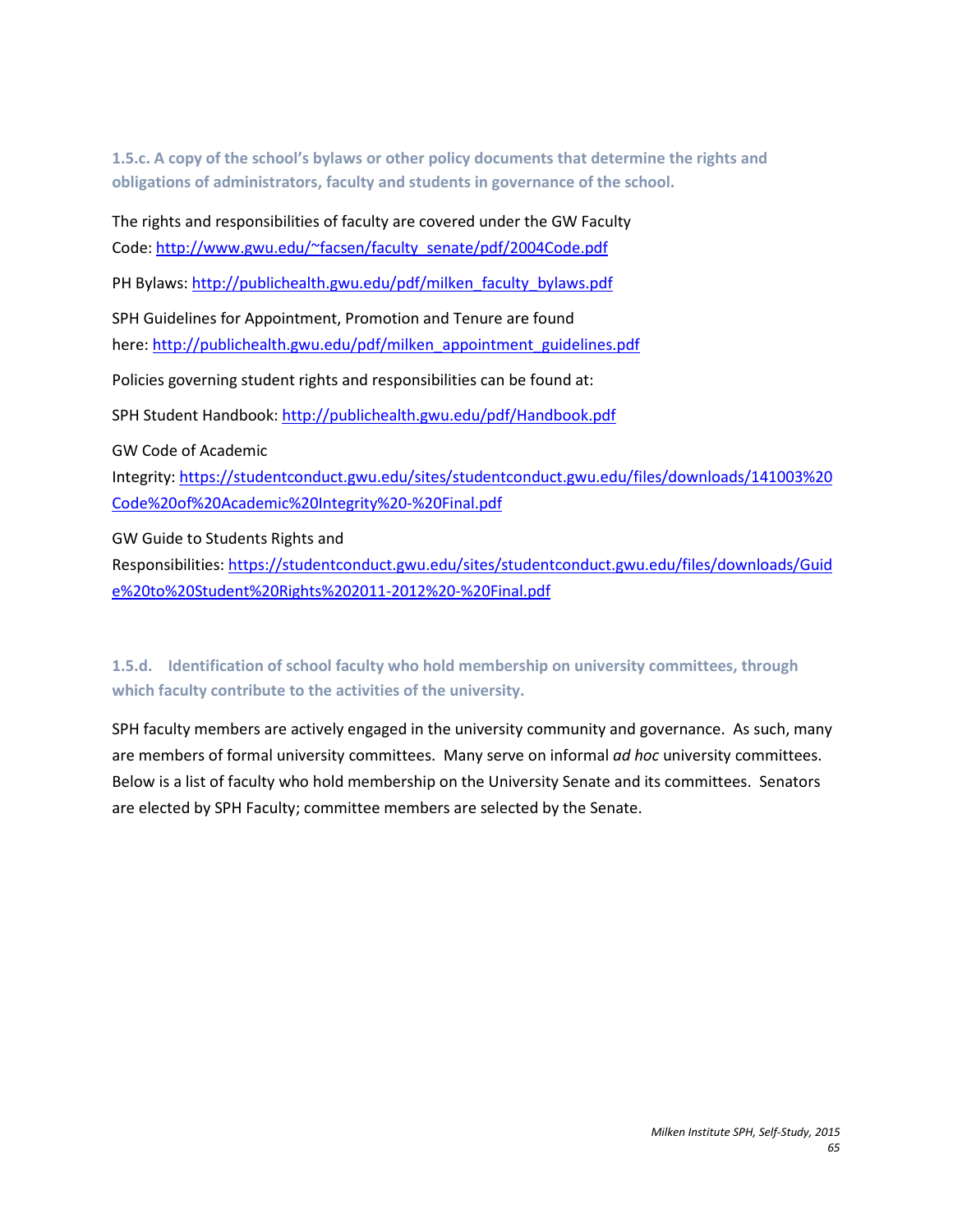|                          | SPH REPRESENTATION ON UNIVERSITY COMMITTEES |                                            |  |
|--------------------------|---------------------------------------------|--------------------------------------------|--|
| <b>YEAR</b>              | <b>COMMITTEE NAME</b>                       | <b>SPH FACULTY REPRESENTATIVE</b>          |  |
| <b>University Senate</b> |                                             |                                            |  |
| 2015-16                  | UNIVERSITY FACULTY SENATE                   | Karen McDonnell (PCH)(Senator, Executive   |  |
|                          |                                             | Committee)                                 |  |
|                          |                                             | Rebecca Katz (HPM) (Senator)               |  |
|                          |                                             | Rajiv Rimal (PCH)(Senator)                 |  |
|                          |                                             | Lynn Goldman (Dean)(Administrative Member) |  |
| 2015-16                  | <b>UNIVERSITY SENATE</b>                    | <b>Athletics and Recreation:</b>           |  |
|                          | <b>COMMITTEES</b>                           | Mary Barron (EXNS)                         |  |
|                          |                                             | Beverly Westerman (EXNS)                   |  |
|                          |                                             |                                            |  |
|                          |                                             | <b>Fiscal Planning and Budgeting:</b>      |  |
|                          |                                             | James Tielsch (GH)                         |  |
|                          |                                             |                                            |  |
|                          |                                             | Honors and Academic Convocations           |  |
|                          |                                             | Leonard Friedman (HPM)                     |  |
|                          |                                             | Professional Ethics and Academic Freedom   |  |
|                          |                                             | James Cawley (PCH)                         |  |
|                          |                                             | Kurt Darr (HPM)                            |  |
|                          |                                             | Joel Teitelbaum (HPM)                      |  |
|                          |                                             | Amita Vyas (PCH)                           |  |
|                          |                                             |                                            |  |
|                          |                                             | Research                                   |  |
|                          |                                             | Peter Shin (HPM)                           |  |
|                          |                                             | <b>Benefits Advisory Committee</b>         |  |
|                          |                                             | Brian Biles (HPM)                          |  |
|                          |                                             | Jane Thorpe (HPM)                          |  |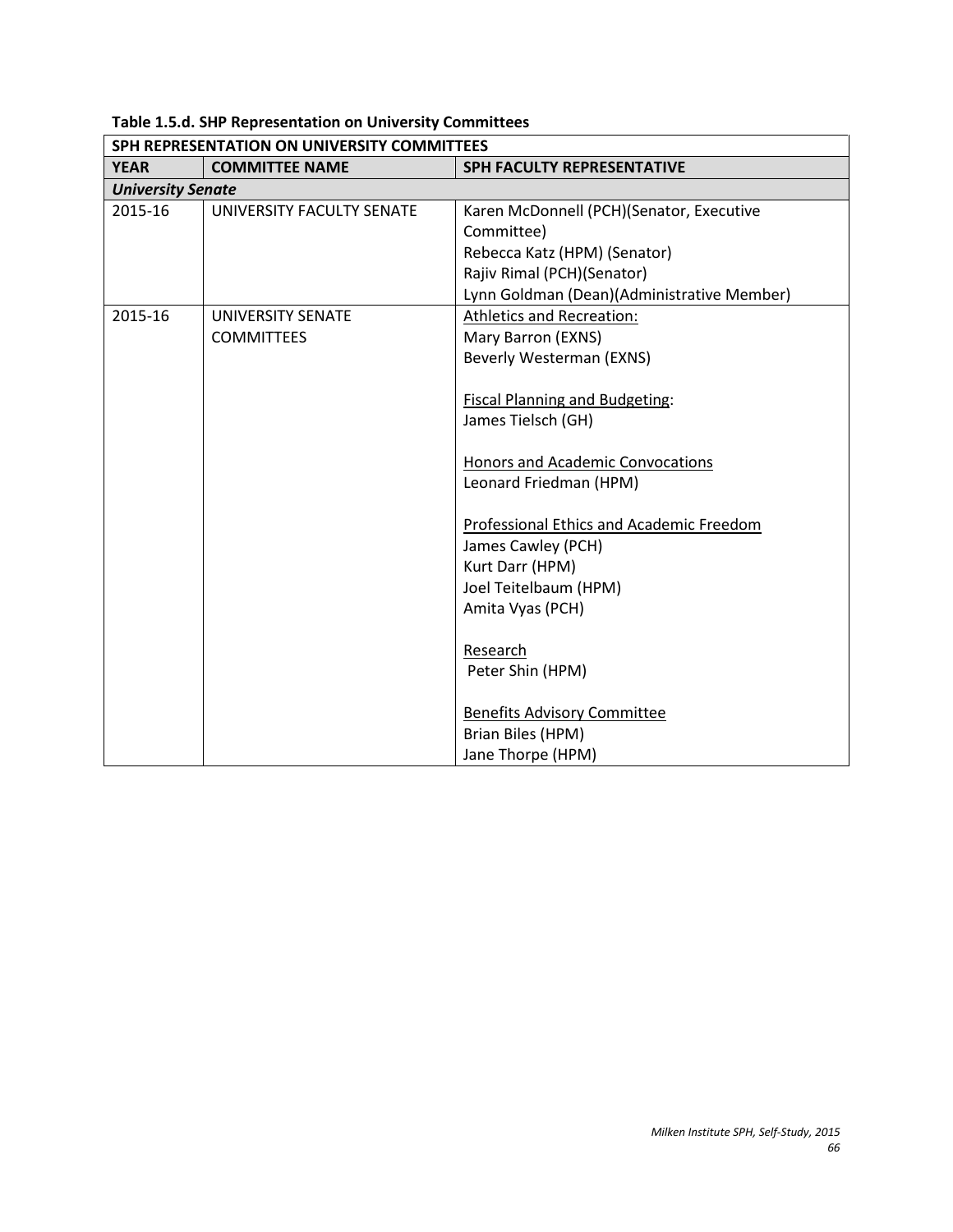| Table 1.5.d.: SPH REPRESENTATION ON UNIVERSITY COMMITTEES, (continued) |                                       |                                                    |  |
|------------------------------------------------------------------------|---------------------------------------|----------------------------------------------------|--|
| <b>Other University Committees</b>                                     |                                       |                                                    |  |
| 2015-16                                                                | <b>Council of Deans</b>               | Lynn Goldman (Dean)                                |  |
| 2015-16                                                                | <b>Council of Associate Deans</b>     | Julie DeLoia (Associate Dean for Academic Affairs) |  |
| 2015-16                                                                | <b>Council of Undergraduate Deans</b> | Julie DeLoia (Associate Dean for Academic Affairs) |  |
| 2015-16                                                                | <b>Research Advisory Council</b>      | Kimberly Horn (Associate Dean for Research)        |  |
|                                                                        |                                       | Robert Burke (HPM)                                 |  |
|                                                                        |                                       | Leighton Ku (HPM)                                  |  |
|                                                                        |                                       | Melissa Perry (EOH)                                |  |
|                                                                        |                                       | Olga Price (PCH)                                   |  |
| 2015-16                                                                | Institutional Biosafety Committee     | Mimi Ghosh (Epi/Bio)                               |  |
|                                                                        |                                       | Melissa Perry (EOH)                                |  |
| 2015-16                                                                | <b>GW HIPAA Compliance</b>            | Melissa Goldstein (HPM)                            |  |
|                                                                        | Committee                             |                                                    |  |
| 2015-16                                                                | <b>IRB</b>                            | Melissa Goldstein (HPM)                            |  |
|                                                                        |                                       | Larry Hamm (EXNS)                                  |  |
|                                                                        |                                       | Marsha Regenstein (HPM)                            |  |
|                                                                        |                                       | Samuel Simmens (Epi/Bio))                          |  |
| 2015-16                                                                | President's Advisory Council          | Lynn Goldman (Dean)                                |  |
| 2015-16                                                                | President's Benefits Task Force       | Sara Rosenbaum (HPM)                               |  |
| 2015-16                                                                | Center for Student Engagement         | Melissa Napolitano (PCH)                           |  |
| 2015-16                                                                | <b>Graduate Enrollment</b>            | Julie DeLoia (Associate Dean for Academic Affairs) |  |
|                                                                        | <b>Management Committee</b>           |                                                    |  |
| 2015-16                                                                | <b>Biostatistics Center Executive</b> | Kathleen Jablonski (Epi/Bio)                       |  |
|                                                                        | Committee                             | Elizabeth Thom (Epi/Bio)                           |  |
|                                                                        |                                       | Madeline Rice (Epi/Bio)                            |  |
| 2015-16                                                                | <b>Colonial Inauguration</b>          | Beverly Westerman (EXNS)                           |  |
| 2015-16                                                                | <b>VALOR</b>                          | Julie DeLoia (Associate Dean for Academic Affairs) |  |

## **1.5.e.Description of student roles in governance, including any formal student organizations.**

See 1.5.a. for detailed information regarding student representation on Milken Institute SPH governance committees.

- Executive Advisory: President of SPH Public Health Student Association
- Curriculum: one student selected by SPH Public Health Student Association, non-voting o DrPH student on DrPH subcommittee
	- o Undergraduate student on the BS-Public Health subcommittee
- Admissions: one student selected by SPH Public Health Student Association, non-voting
- Research: two doctoral students (one for PhD programs, one for DrPH programs) elected by the doctoral students, non-voting

In AY2014/15, the Public Health Student Association was granted "umbrella" authority for the School. As a result, our student fees now come back to our student organizations. Under the PHSA we currently have four sanctioned organizations: Global Health Network, Black Public Health Student Network, Health Policy Student Association and Health Services Management and Leadership Student Association.